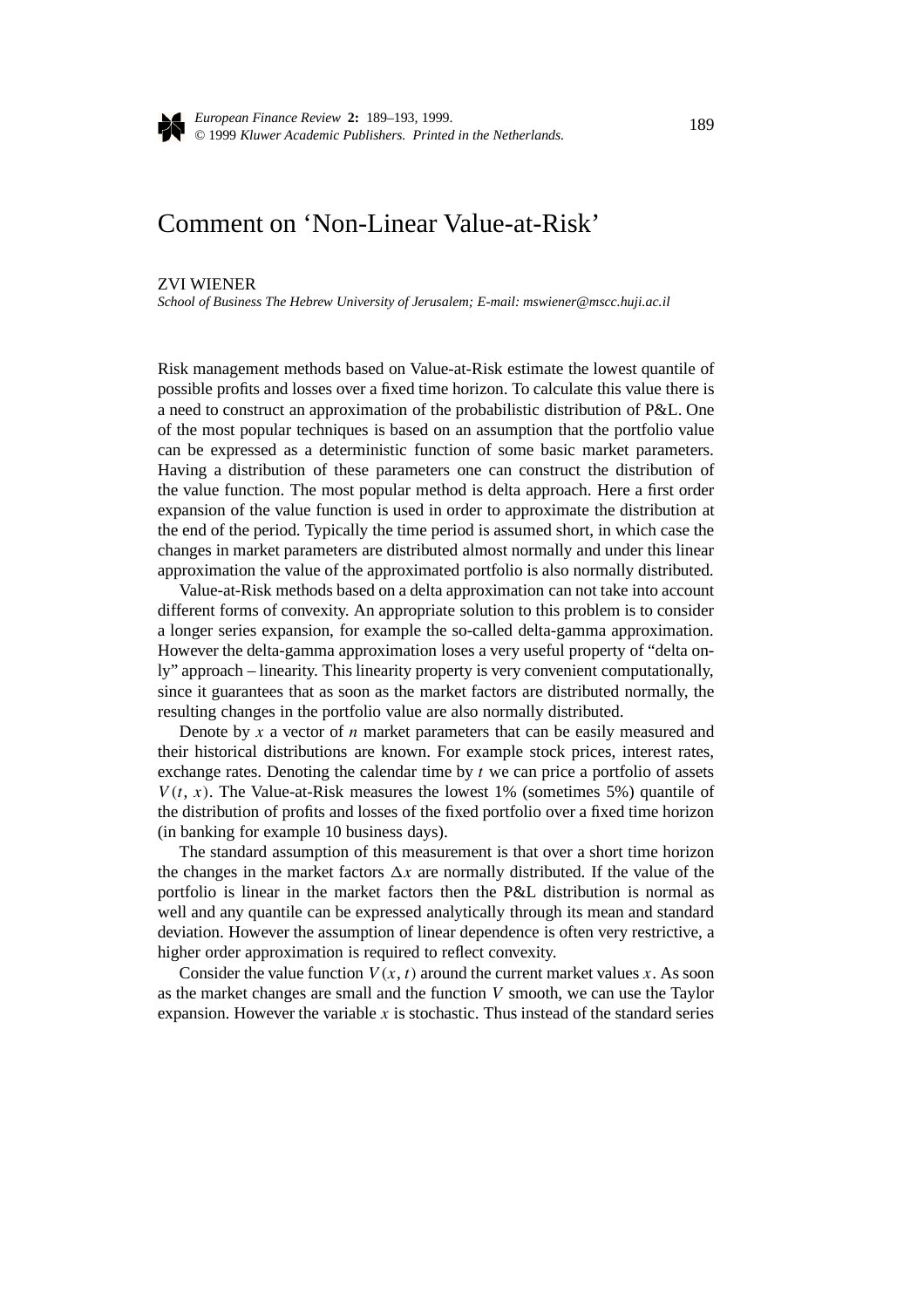we have to use Ito's lemma which mixes first and second derivatives but preserves the right order of the remaining term.

$$
V(x + \Delta x, t + \Delta t) = V(x, t) + \frac{\partial V}{\partial x} \Delta x + \frac{\partial V}{\partial t} \Delta t + \frac{1}{2} \frac{\partial^2 V}{\partial x^2} (\Delta x)^2 + o(\Delta t + \Delta x^2).
$$

This is the right first order expansion, as soon as we assume that the stochastic variable x follows some diffusion process.

$$
dx = \mu(x, t) dt + \sigma(x, t) dB.
$$

Now we can combine the two expressions obtaining

$$
V(x + \Delta x, t + \Delta t) - V(x, t) = \left(\frac{\partial V}{\partial t} + \frac{\partial V}{\partial x}\mu + \frac{\sigma^2}{2}\frac{\partial^2 V}{\partial x^2}\right) \Delta t + \frac{\partial V}{\partial x}\sigma \Delta B + o(\Delta t + \Delta x^2).
$$

In a multivariable (but one-factor) case this can be written as

$$
V(x + \Delta x, t + \Delta t) - V(x, t) = \left(\frac{\partial V}{\partial t} + \sum_{i=1}^{n} \frac{\partial V}{\partial x_i} \mu_i + \frac{1}{2} tr(V'' \sigma) \right) \Delta t + \sum_{i=1}^{n} \frac{\partial V}{\partial x_i} \sqrt{\sigma_{ii}} \Delta B + o(\Delta t + \Delta x^2).
$$

Here  $\sigma_{ij}$  is the covariance between  $x_i$  and  $x_j$ . Note that this formula is different from the standard (non-stochastic) expansion, but the precision of this formula is eventually dt, since over a small time interval  $(\Delta x)^2 \sim \Delta t$ . However without the Ito's correction term  $\frac{1}{2}tr(V''\sigma) \Delta t$ , this formula has precision only  $(\Delta t)^{0.5}$  and not  $\Delta t$ .

The delta-gamma approach developed in the paper of Britten Jones and Schaefer is based on an approximation of order 1.5 and not 2, see Equations (2.1)–(2.4), (4.2). Thus it is not an expansion of second order, but of the order 1.5 only. A detailed description of different approximation techniques applicable to stochastic variables can be found in Milstein (1995), see pages 27 and 136.

The precise derivation of the second order approximation depends on the assumptions regarding the market factor  $x$ . Let us demonstrate this effect with a simple example of an arithmetic Brownian motion. Assume that *x* is a one-dimensional market factor following

$$
\mathrm{d}x=\mu\,\mathrm{d}t+\sigma\,\mathrm{d}B,
$$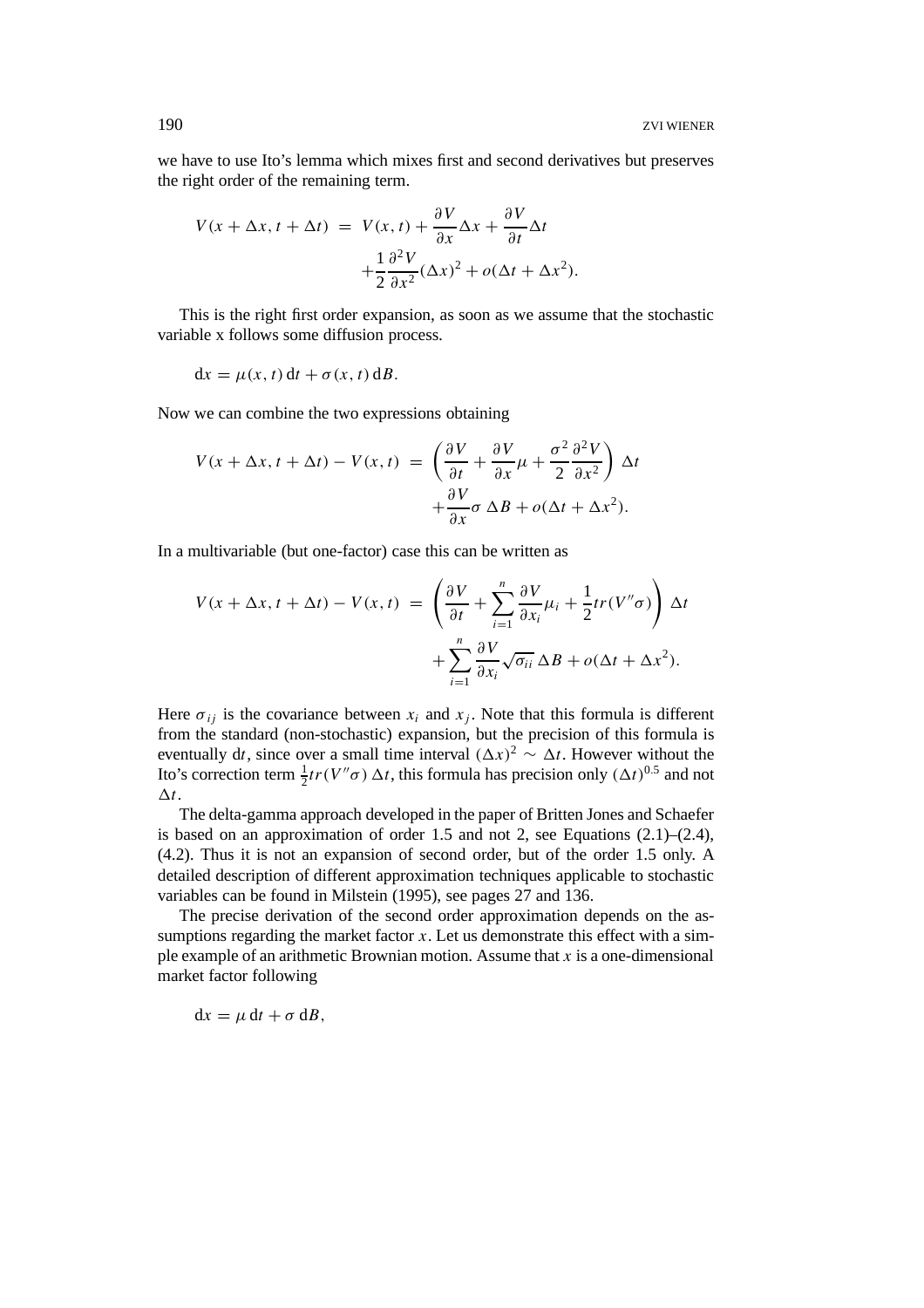then its value is  $x(t + \Delta t) = x(t) + \mu \Delta t + \sigma \Delta B$ , where  $\Delta B$  is distributed  $N(0, \sqrt{\Delta t})$ . Assume for simplicity that *V* does not depend on *t* and is a function of *x* only, then

$$
V(x_{t+\Delta t}) - V(x_t) = \frac{\partial V}{\partial x}(x_{t+\Delta t} - x_t) + \frac{1}{2} \frac{\partial^2 V}{\partial x^2}(x_{t+\Delta t} - x_t)^2 + \frac{1}{6} \frac{\partial^3 V}{\partial x^3}(x_{t+\Delta t} - x_t)^3 + \frac{1}{24} \frac{\partial^4 V}{\partial x^4}(x_{t+\Delta t} - x_t)^4 + o(x_{t+\Delta t} - x_t)^4.
$$

Note that the market change is (in this case)  $x_{t+\Delta t} - x_t = \mu \Delta t + \sigma \Delta B$  and this expression has two parts of different orders of magnitude. For a short time interval we have  $\Delta B \sim \sqrt{\Delta t}$ . A square root of a small number is much larger than the number itself. Thus we can rewrite the expression above as

$$
V(x_{t+\Delta t}) - V(x_t) = \frac{\partial V}{\partial x}(\mu \Delta t + \sigma \Delta B) + \frac{1}{2} \frac{\partial^2 V}{\partial x^2}(\mu \Delta t + \sigma \Delta B)^2
$$
  
+ 
$$
\frac{1}{6} \frac{\partial^3 V}{\partial x^3}(\mu \Delta t + \sigma \Delta B)^3 + \frac{1}{24} \frac{\partial^4 V}{\partial x^4}(\mu \Delta t + \sigma \Delta B)^4
$$
  
+ 
$$
\sigma(\mu \Delta t + \sigma \Delta B)^4.
$$

The residual term  $o(\mu\Delta t + \sigma \Delta B)^4$  can also be written as  $o(\Delta t)^2$ , then keeping all terms of order  $(\Delta t)^2$  and below (i.e.  $(\Delta t)^{1/2}$ ,  $\Delta t$ ,  $(\Delta t)^{3/2}$ ) we obtain:

$$
V(x_{t+\Delta t}) - V(x_t) = \frac{\partial V}{\partial x} (\mu \Delta t + \sigma \Delta B) + \frac{1}{2} \frac{\partial^2 V}{\partial x^2} (\mu \Delta t + \sigma \Delta B)^2
$$
  
+ 
$$
\frac{1}{6} \frac{\partial^3 V}{\partial x^3} (3\mu \Delta t \sigma^2 \Delta B^2 + \sigma^3 \Delta B^3)
$$
  
+ 
$$
\frac{1}{24} \frac{\partial^4 V}{\partial x^4} (\sigma \Delta B)^4 + o(\Delta t)^2.
$$

This is the true second order approximation (in the case of *x* following an arithmetic Brownian motion).

In a general case after an appropriate correction, the method developed by Britten Jones and Schaefer can be used. This method should be very efficient for a portfolio with a significant gamma exposure. The main achievement of this work is that the authors have found an analytic expression of the final distribution. It is not normal any more, but a non-central chi-squared. As soon as the form of the distribution is known, we can apply an analytic formula developed by the authors to calculate the lowest quantile. Now it is also clear under what additional assumption the expansion used in Britten Jones and Schaefer (1998) is valid:

$$
\frac{\partial^3 V}{\partial x^3} = 0, \frac{\partial^4 V}{\partial x^4} = 0.
$$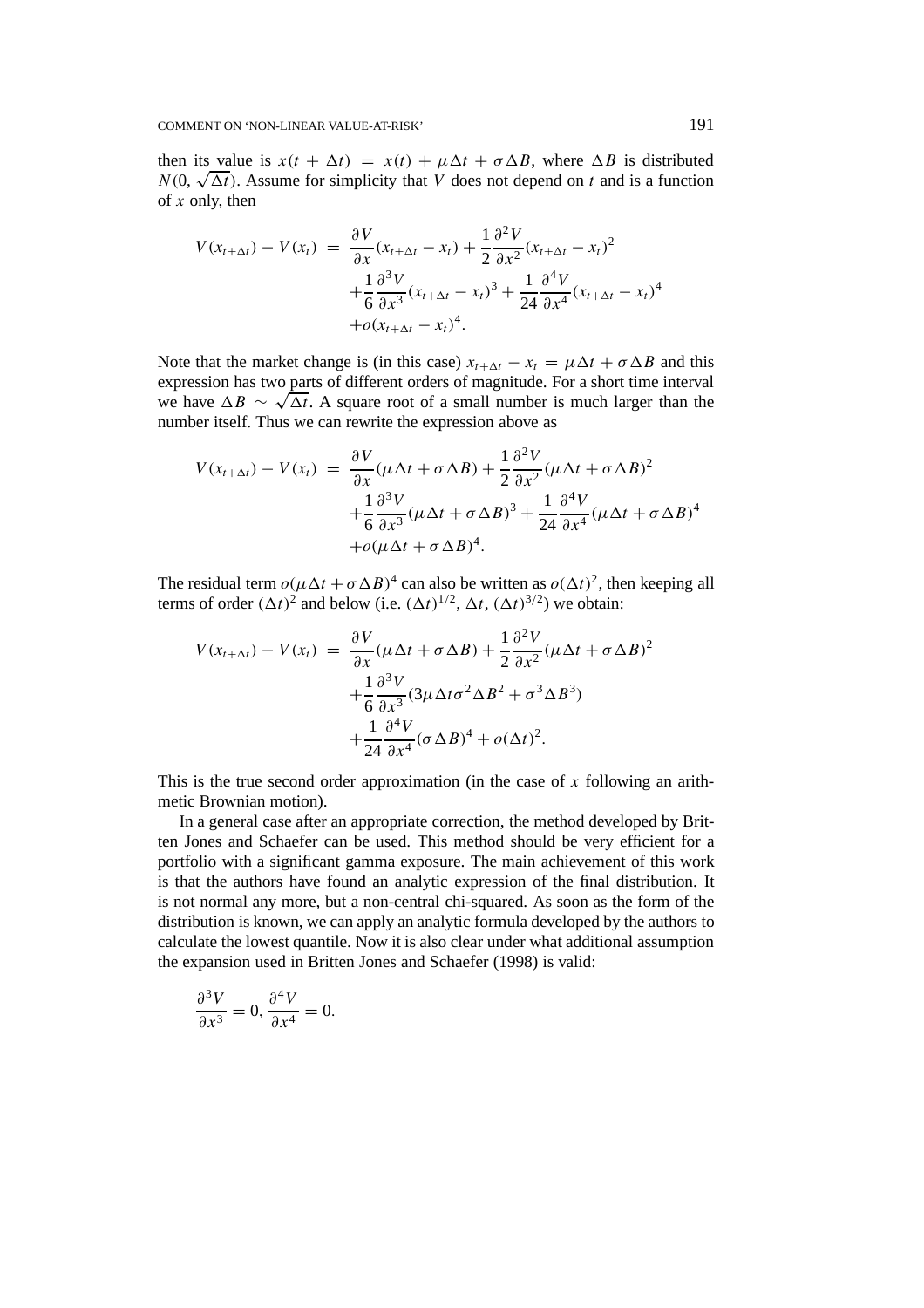

*Figure 1.* Value of a portfolio using stop-loss order.

For most portfolios including bonds and options the approach suggested by Britten Jones and Schaefer should give a significant advantage because of the analytic nature of the final result. However it is based on one additional assumption – the price function is smooth. To demonstrate why this assumption is important consider two examples. In the first example this approach is applicable and leads to a faster algorithm. In the second one this approach is not applicable (at least directly).

Example 1. Consider a portfolio of loans that can be prepaid. This portfolio is convex by two reasons. First, as any bond portfolio its price is not a linear function of interest rates. Second the prepayment option makes the convexity very important in the area of optimal prepayment. Assuming for simplicity a flat term structure, we can express the value of this portfolio as a smooth function of interest rates. Distribution of interest rates is known, thus one can use a second order approximation for the value of the portfolio and obtain a more precise result than the standard delta approach.

Example 2. Consider a company that uses VaR for risk management of its investment portfolio. Assume that this company uses stop-loss orders to protect against big losses. The value of the portfolio as a function of market parameters will look like one presented in Figure 1.

Note that under the current market conditions the portfolio is a smooth function of the market factor *x*. However it is convex and not differentiable. Using the delta-gamma approach will not give any advantage and might lead to unrealistic results. Many non financial companies use this type of risk protection. There are well known examples when this strategy did not work appropriately (October 87 crash). But in general this type of loss protection changes the risk profile and makes an analytic approximation useless.

Moreover many companies use instead of a stop loss order a precommitment approach. This approach is used when under some circumstances (defined in advance and not subject to changes) a risky position will be closed. This situation is